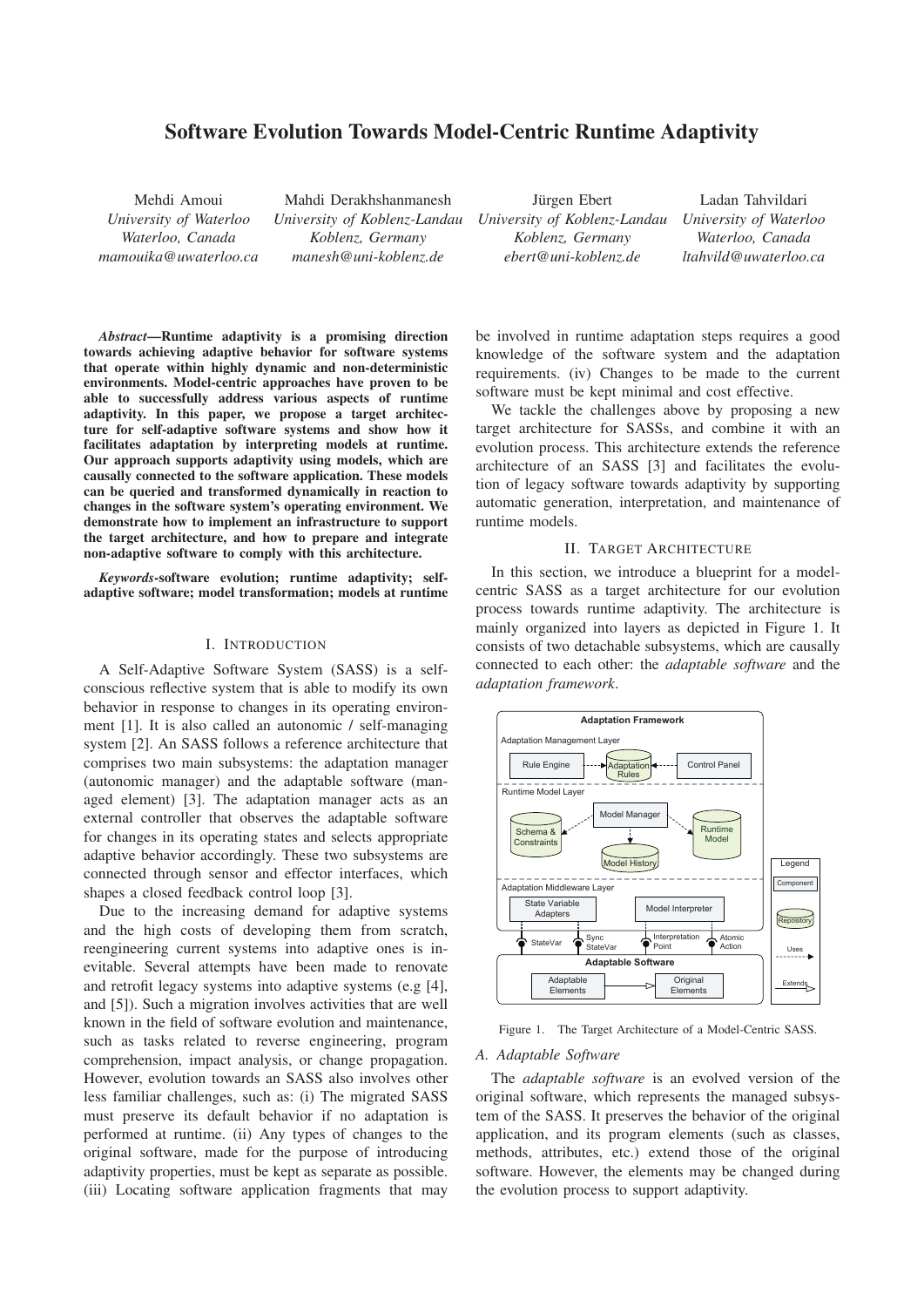Those elements of software that are in need for adaptation, or can provide information about changes in the application's operating environment, must be exposed to the adaptation framework. This exposure can be achieved by instrumenting the elements to expose a set of interfaces. The adaptation framework accepts four interfaces to be provided by the adaptable software, as shown in Table I.

Table I INTERFACES PROVIDED BY THE ADAPTABLE SOFTWARE.

| <b>Interface</b>        | <b>Description</b>                                                                                                                                            |
|-------------------------|---------------------------------------------------------------------------------------------------------------------------------------------------------------|
| StateVar                | exposes state variables that hold information about<br>the operating environment. Changes in the value of<br>these variables is reified to the runtime model. |
| SyncStateVar            | exposes state variables that can be changed in the<br>runtime model as well. New values are propagated<br>back to the adaptable software.                     |
| Interpretation<br>Point | exposes a handle to positions in the adaptable soft-<br>ware's control flow, where an associated part of the<br>behavioral model shall be executed.           |
| AtomicAction            | exposes methods that hold either default or alternate<br>behavior. These actions can be composed in the<br>behavioral model.                                  |

# *B. Adaptation Framework*

The adaptation framework is the counterpart of the *Adaptation Manager* subsystem of the reference architecture for SASSs described in [3]. It has a layered architecture as follows:

*1) Adaptation Middleware Layer:* This layer is responsible for all possible ways of interaction between the adaptable software and the framework. State transitions in the adaptable software are propagated to the runtime model via this layer. It also ensures that changes in the runtime model affect the adaptable software. The components of this layer are:

- *State Variable Adapters:* handle the propagation of changed values of instrumented state variables to the runtime model.
- *Model Interpreter:* executes method compositions, as configured in behavioral sub-models.

*2) Runtime Model Layer:* The runtime model layer models parts of the adaptable software and contains utility components for model management. The main components of this layer are:

- *Runtime Model:* contains a state and behavioral model of the adaptable software. The *state model* describes elements of the adaptable software that represent its state via their current runtime values. The *behavioral model* contains sub-models that orchestrate *atomic actions* (methods), exposed by the adaptable software, to be executed by the model interpreter at predefined points in control flow. The runtime model conforms to a schema.
- *Schema:* describes the abstract syntax of the language to express runtime models and defines constraints on its elements. For instance, behavioral models can be expressed using different languages such as petri nets, activity diagrams, state charts, or even decision trees.
- *Model Manager:* keeps the runtime model clean and in sync with the adaptable software. It acts as a controller for all accesses to the runtime model. It is also responsible for the evaluation of constraints when the runtime model changes.
- *Model History:* is the storage of temporal snapshots of the runtime model as additional decision support data. The adaptation management layer can access this repository (by querying it) via the model manager.

*3) Adaptation Management Layer:* This layer senses changes in the runtime model and takes actions to adjust it. It is composed of the following components:

- *Adaptation Rules:* describe the adaptation logic. Each rule is composed of three parts: (i) the *event* representing a change in the runtime model that requires the rule engine's reaction; (ii) the *condition* that is the boolean evaluation of a query on the runtime model, which tests whether a rule should be applied; and (iii) the *action* that is essentially a model transformation.
- *Rule Engine:* receives change events from the model manager and runs queries via the model manager to retrieve detailed information on the current or past state of the system. It is sensitive to different types of (change) events. Based on the adaptation rules that are specific to the received event, the rule engine plans necessary adjustments. The plan is expressed as a (compound) model transformation to be executed on the runtime model, involving the model manager.
- *Control Panel:* allows administrators to query and view parts of the runtime model, investigate the model history, and modify adaptation rules.

### III. IMPLEMENTATION

In this section, we mainly describe one possible way for realizing the adaptation framework of Figure 1, which we used in our prototypical implementation.

# *A. Runtime Modeling with the TGraph Approach*

The runtime model and its operations are based on graph technology. Models, schemas as well as queries and transformations are implemented in the technological space of TGraphs [6]. Furthermore, we make use of JGraLab<sup>1</sup>, a versatile class library that can create Java source code based on meta-models (schemas). The generated classes can then be used in custom applications to utilize TGraphs as data structure. In addition, JGraLab can create, query and transform TGraphs at runtime. Finally, the runtime model can be queried conveniently using the *Graph Repository Query Language* (GReQL) [7].

We describe the runtime model schema with UML class diagrams. An excerpt of our currently implemented schema is illustrated in Figure 2. Accordingly, every runtime model is composed of a set of StateVariable and Activity vertices. Moreover, behavioral models are expressed as variants of UML activity diagrams, and state variables are used to store exposed data from the adaptable software.

<sup>1</sup>http://www.ohloh.net/p/jgralab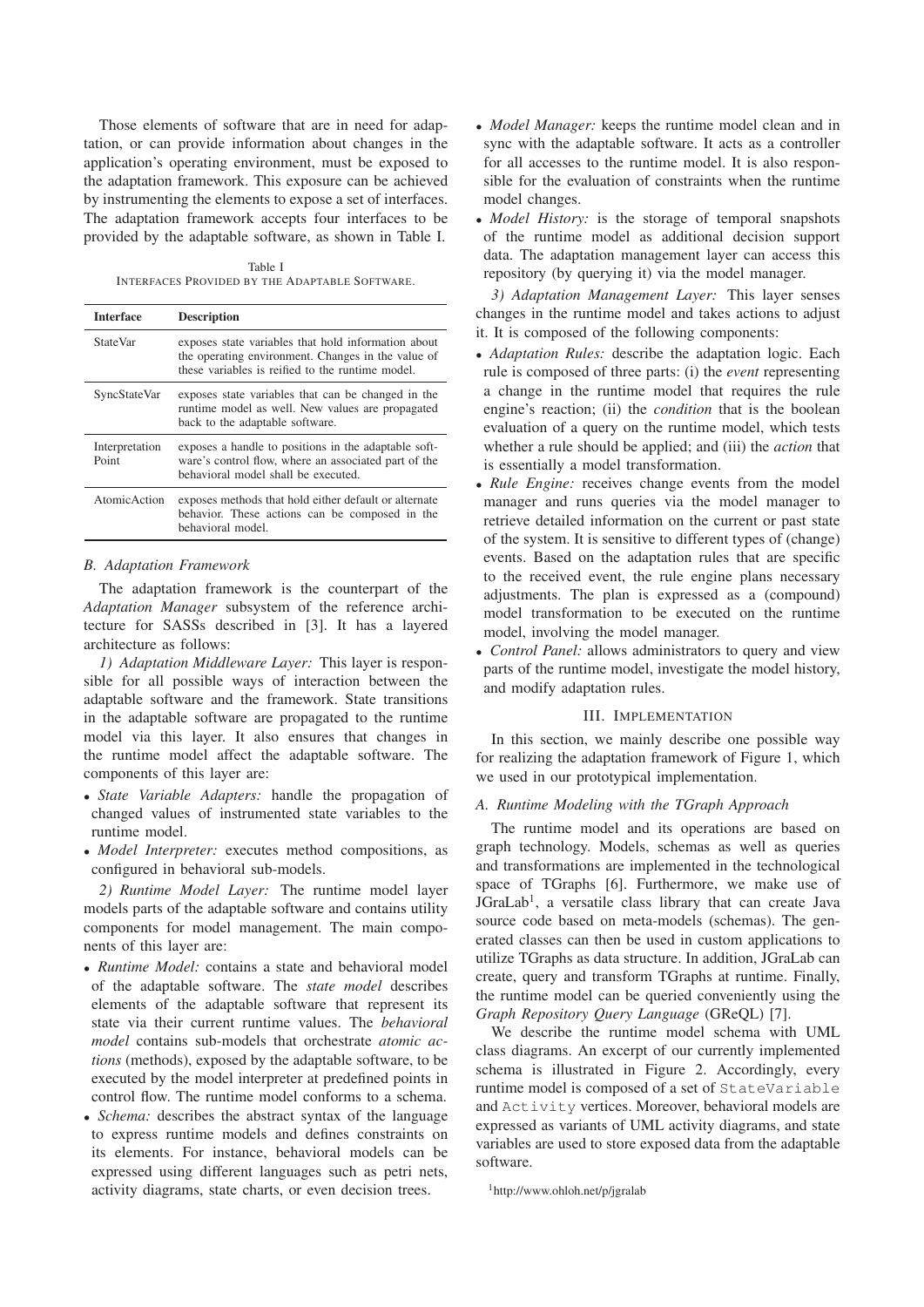

Figure 2. Excerpt of the Runtime Model Schema.

### *B. Connecting the Framework using AOP*

We glue the adaptable software to the adaptation framework by using JBoss AOP<sup>2</sup>, an aspect oriented framework written in Java. Using bytecode manipulation, the necessary code for value propagation of state variables from the adaptable software application to the runtime model is injected. Similarly, the code for model interpretation is injected at previously annotated points in the adaptable software's control flow.

# *C. Model Interpretation and Reflection*

The model interpreter walks along paths of an activity which describe (alternate) behavior to be executed at a previously annotated interpretation point. Each Action vertex of an activity in the runtime model has a trace link (e.g. the qualified method name) to a method in the adaptable software. The model interpreter resolves this meta-data to invoke these methods using Java reflection. If the associated behavioral sub-model is not tagged to be interpreted, for instance because it describes the same behavior as the adaptable software's default implementation, then no interpretation takes place and the adaptable software's default implementation is invoked.

# IV. EVOLUTION PROCESS

To evolve legacy software to our proposed target architecture, we introduce a high-level process model as depicted in Figure 3. This evolution process requires a set of adaptation requirements, which specifies adaptive behavior of a SASS. The output of the process is a SASS which satisfies the adaptation requirements.

### *A. Pointcut Specification*

The evolution process starts by analyzing adaptation requirements and specifying the program elements that should be provided by the adaptable software via its interfaces described in Table I to communicate with the adaptation framework. We name these required elements *pointcuts*. At this stage, we only determine and describe the pointcuts, regardless of the presence of the program elements to support them. In the next step, we analyze the original software to figure out potential program elements that can be matched with these pointcuts.



Figure 3. Overview of the Evolution Process Towards an SASS.

# *B. Pointcut Location*

After we specify the pointcuts, we locate the relevant position of the pointcuts in software by mapping existing software elements to the interfaces. The supporting elements might not exist in original software. Even existing elements may require modification before we can annotate them as a pointcut.

A developer analyzes original software with regards to the list of potential pointcuts prepared in Subsection IV-A. The list may also include those pointcuts that are required but cannot be provided by software (e.g. due to high costs of change to include supporting elements).

We label each pointcut as either *available*, *missing* or *located*, based on how current software elements support them. *Available* pointcuts are those, that can be assigned to existing program elements. *Located* ones can be added by just modifying current program elements, and *missing* pointcuts need additional elements to support them.

# *C. Software Transformation*

In order to expose missing and located pointcuts, we must transform the original software. The transformations are either in the form of adding new program elements, modifying existing ones, and annotating them.

*1) Adding Missing Elements:* We add and initialize missing state variables. The alternate actions are also added to the same classes that contain their corresponding default actions. Any modification to other elements for accessing new elements must be done through the *Modifying Existing Elements* step for preserving the default behavior.

*2) Modifying Existing Elements:* The modifications of already existing elements is another step towards adding pointcuts that enable behavioral variability. Variability in runtime behavior is generally achieved by either *parameter adaptation* or *compositional adaptation* [8].

Figure 4 illustrates two approaches to achieve adaptivity at runtime. Figure 4(a) represents the flow graph of a nonadaptable software application with a missing *Alternate Action* to replace the default behavior provided by the available *Default Action* at node 2. After adding the missing *Alternate Action*. We can swap the behavior by either parameter or compositional adaptation.

For *parameter adaptation*, the application flow can be redirected to an *Alternate Action* at a *Turning Point*. A turning point is a branch in the control flow with a well-defined decision criterion that is realized by a SyncStateVar. In Figure 4(b), the same graph is augmented by an alternate action at the turning point, node

<sup>2</sup>http://www.jboss.org/jbossaop/